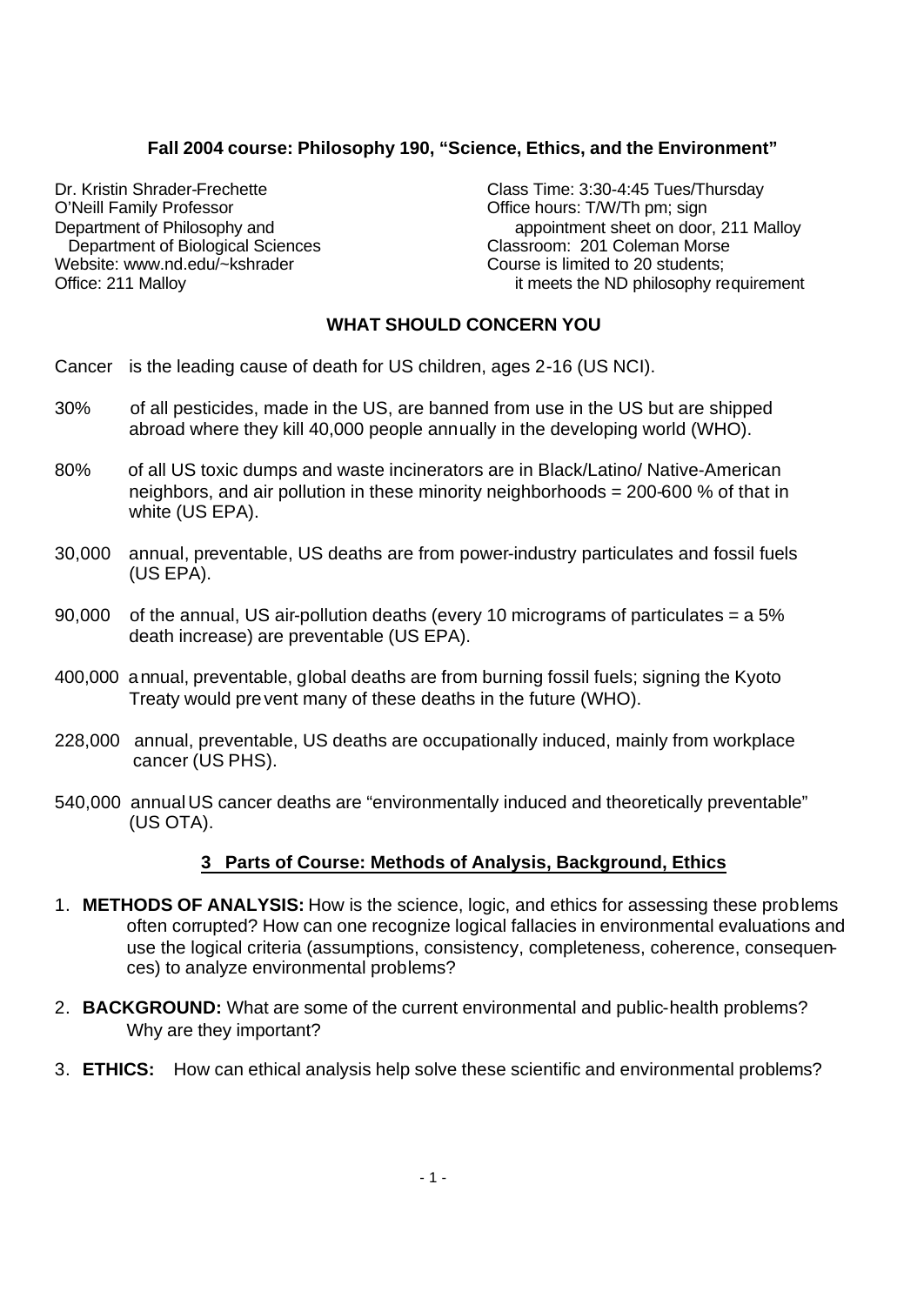**Course Texts** Beder, Global Spin, 2002, paperback.

Interest

paperback

Krimsky, 2003, Science in the Private

Lewis, Technological Risk, 1990,

First 3 books are available from Amazon.com for under \$25.

Until 2005, S-F book is available from Decio Copy Center (about \$25)

Shrader-Frechette, 2005, Taking Action After 2005, S-F book is available from Oxford University Press

# **COURSE GOALS**

- **TO INTRODUCE NOTRE DAME STUDENTS TO CLASSIC SCIENTIFIC AND ETHICAL TEXTS ON ENVIRONMENTAL PROBLEMS**
- **TO TEACH STUDENTS HOW TO DO SCIENTIFIC, LOGICAL, AND ETHICAL ANAL-YSIS OF ENVIRONMENTAL PROBLEMS, ESPECIALLY VIA ENVIRONMENTAL IMPACT ASSESSMENT**
- **TO INVESTIGATE AND RESPOND TO THE GLOBAL, NATIONAL, AND LOCAL INFORMATIONAL AND EDUCATIONAL NEEDS OF POOR PEOPLE AND MINOR-ITIES, ESPECIALLY CHILDRERN, WHO ARE THREATENED BY ENVIRONMENT-ALLY INDUCED ILLNESS AND DEATH**
- **TO OFFER STUDENTS OPPORTUNITIES FOR PROJECT-BASED SERVICE WORK ASSESSING ENVIRONMENTAL HEALTH NEEDS, ESPECIALLY IN POOR AND MINORITY COMMUNITIES IN THE US.**
- **TO PARTNER WITH THE CHILDREN'S HEALTH AND ENVIRONMENTAL-JUSTICE PROGRAMS OF THE US NATIONAL CONFERENCE OF CATHOLIC BISHOPS**
- **TO UNDERSTAND ENVIRONMENTAL JUSTICE AND CHILDREN'S HEALTH NEEDS NEAR NOTRE DAME, PARTICULARLY IN SOUTH BEND, GARY, AND EAST CHICAGO**

# **COURSE FORMAT**

The course will be an interactive seminar consisting of 15-20-minute lectures by professor, followed by about 60 minutes of interaction/presentation guided by professor. No late papers/assignments will be accepted, at all, except in the case of a family death or a student illness (Doctor's note required).

**Deadlines**: Project Outline P1: at beginning of class, last class in September Project Paper P2: at beginning of class, last class in November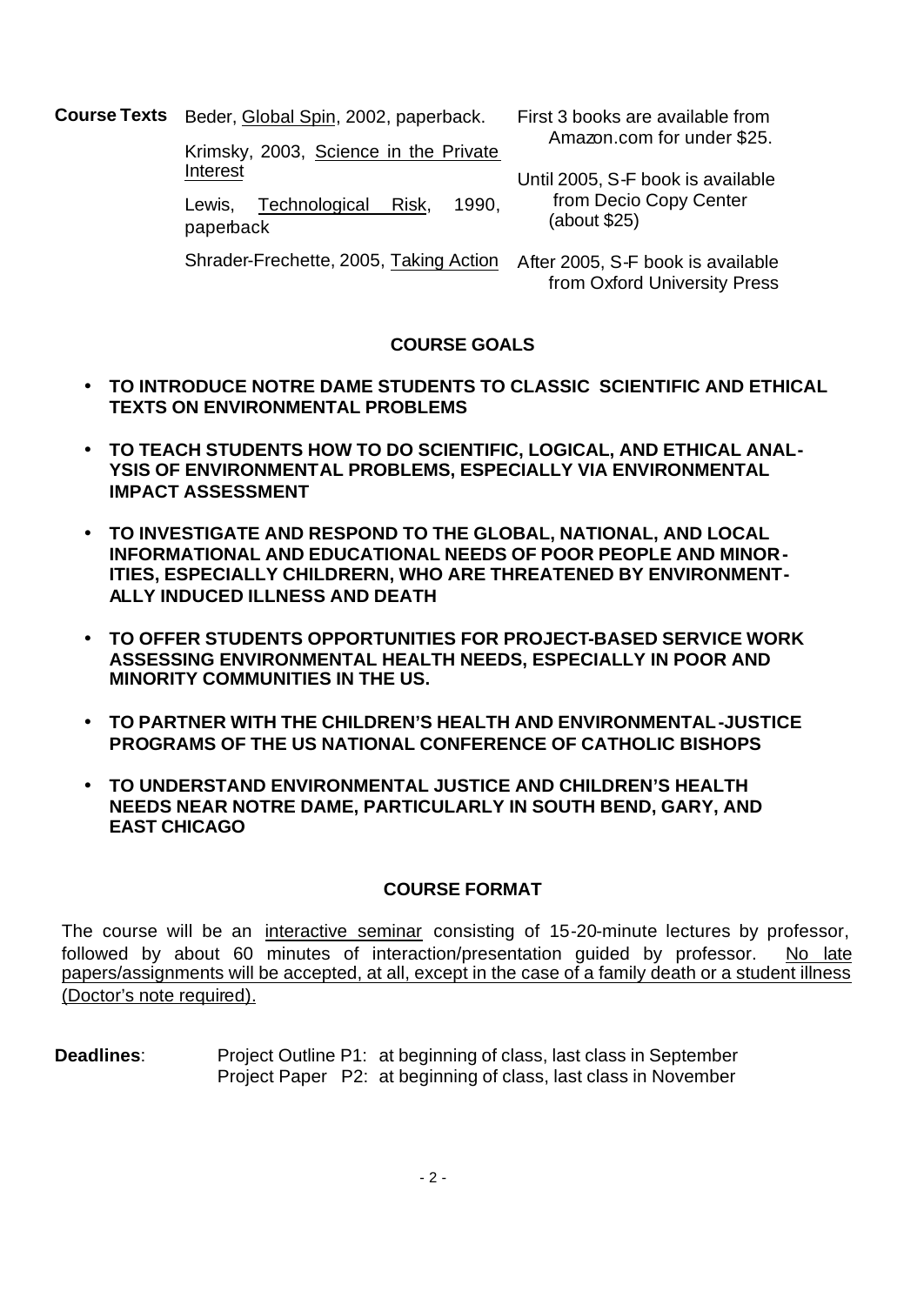# **Course**

- **Requirements**: 1. 3 one-page papers: 1 analysis (A), 1 background (B), 1 ethics (E)
	- 2. a two-page project outline P1
	- 3. a 5-10 page project report P2, based on (2)
	- 4. in-class analysis at every class
	- 5. pop quizzes on reading for the day; watching a video (and turning in video sheets for "Trading Secrets"); and going to 1 Roemer and 1 Meslin lecture.

# **Basis for Course Grade:**

There will be no tests, but course grade will be determined by weighting above 5 items equally. If students wish, they can do an extra-credit project by doing a 5-page analysis-type paper (A) on one of the books listed at end of syllabus.

Students are encouraged to develop their own arguments, and especially, to develop arguments that differ from those of the professor. Students will be graded only on the logic they employ, the quality of their argument methods, and the factual correctness of fact al claims, not on which particular opinion, on any topic, for which they argue.

No late papers/assignments will be accepted, at all, except in the case of a family death or a student illness (Doctor's note required).

**Main Course Work:** Students will choose a science-related or environment-related project (for papers P1 and P2) on which to work independently. In the past, many ND students have analyzed draft environmental impact statements (2500 are done each year in the US), particularly for poor and minority communities. Others have assessed ethical issues underlying current or proposed scientific or environmental legislation, proposals and policies.

# **Format for Analysis Paper A**

Use Course Requirements, above, and points/model below to write your own paper A.

- (A) Give one-sentence quotation + one-sentence argument, + one sentence explaining why flaw is damaging to the author's position.
- (B) Repeat (A) 4 times, so that you have 15 sentences.
- (C) Use only 1 page.
- (D) Employ same format as given in KS-F sample critique of Lewis on next page.
- (E) Turn in 2 copies for professor and 1 copy for each class member.)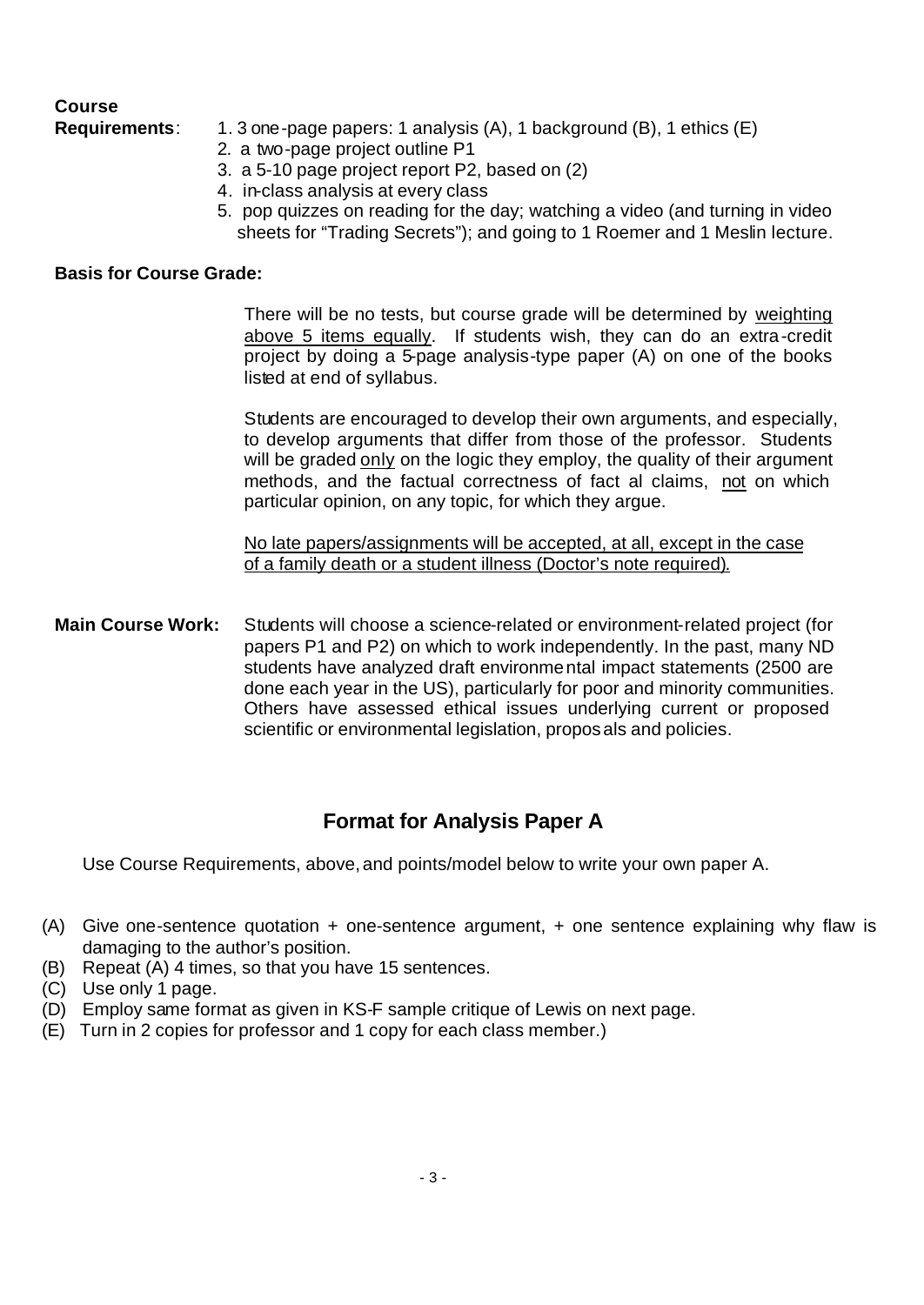**Format for Analysis Paper A**

| [last name, first name] | Philosophy 190-A | [date] |
|-------------------------|------------------|--------|
|                         |                  |        |

**1. "Ionizing radiation....may or may not be bad in small doses—no one knows" (Lewis, ch. 15, p. 218).**

**Lewis' claim is incomplete because he admits, on p. 222, that the National Research Council (National Academy of Sciences) says that the probability of radiation-induced cancer is a function of the amount of radiation received.**

**Lewis' incompleteness is damaging to his argument because the incompleteness suggests he may be biased in underestimating the dangers associated with radiation.**

**1. [ALTERNATIVE ANALYSIS TO ABOVE] "Ionizing radiation....may or may not be bad in small doses—no one knows" (Lewis, ch. 15, p. 218).** 

**Lewis' claim could lead to the consequence that people were careless about unnecessary radiation risk because he says "no one knows" if small doses are dangerous.**

**This consequence is damaging to Lewis' argument because people ought not ignore even potential risks if they are easily avoidable, e.g., by wearing a lead apron for x-rays.**

**2. Medical x-rays are examples of voluntary exposure to radiation" (Lewis, ch. 15, p. 219).**

**Lewis assumes that when people receive x-rays, their exposure to radiation is voluntary.**

**This assumption is doubtful because doctors, insurers, or employers often require people to receive x-rays, and patients often do not understand the risks involved and hence cannot consent to them.**

**3. "Nuclear waste must be disposed of carefully" (Lewis, ch. 15, p. 220).**

**Lewis' claim above is inconsistent because he also claims (on pp. 245-246) that "high-level waste....risk....turns out to be ridiculously low....High -level nuclear waste disposal is a non-risk."**

**Lewis' inconsistency is damaging to his argument because one need not be "careful" about a risk that is "ridiculously low" or a "non-risk"-- emotive language that suggests Lewis' bias.**

**4. "The vast majority of all these radiation sources deliver[s] extremely small doses, with minimal if any heal the effects, even though fear of even trivial doses of radiation is common"(Lewis,ch.15,p.220).** 

**Lewis assumes that it is not reasonable to fear trivial doses of radiation.**

**This assumption is doubtful because Lewis admits ionizing radiation "may be bad in small doses—no one knows" (Lewis, ch. 15, p. 218), and it is reasonable to fear small/unneeded doses of things with cumulative effects.**

**5. "The maximum permitted exposure for workers in nuclear facilities is 5,000 mr per year, and for the general public 500. We don't know if this much radiation does any harm at all"(Lewis,ch.15,p. 220).** 

**Lewis' claim is incoherent because (1) the referent of "this much radiation" could be 5,000 or 500 mr and (2) he says (p. 222) "the most authoritative estimates" of radiation risk show that the risk is a function of dose.**

**Lewis' incoherence is damaging to his argument both because (1) his language makes his argument unclear and (2) he appears to be biased in underestimating radiation risks.**

**[Use no fonts smaller than 12 point; no sentences longer than 3 lines; no quotes twice.]**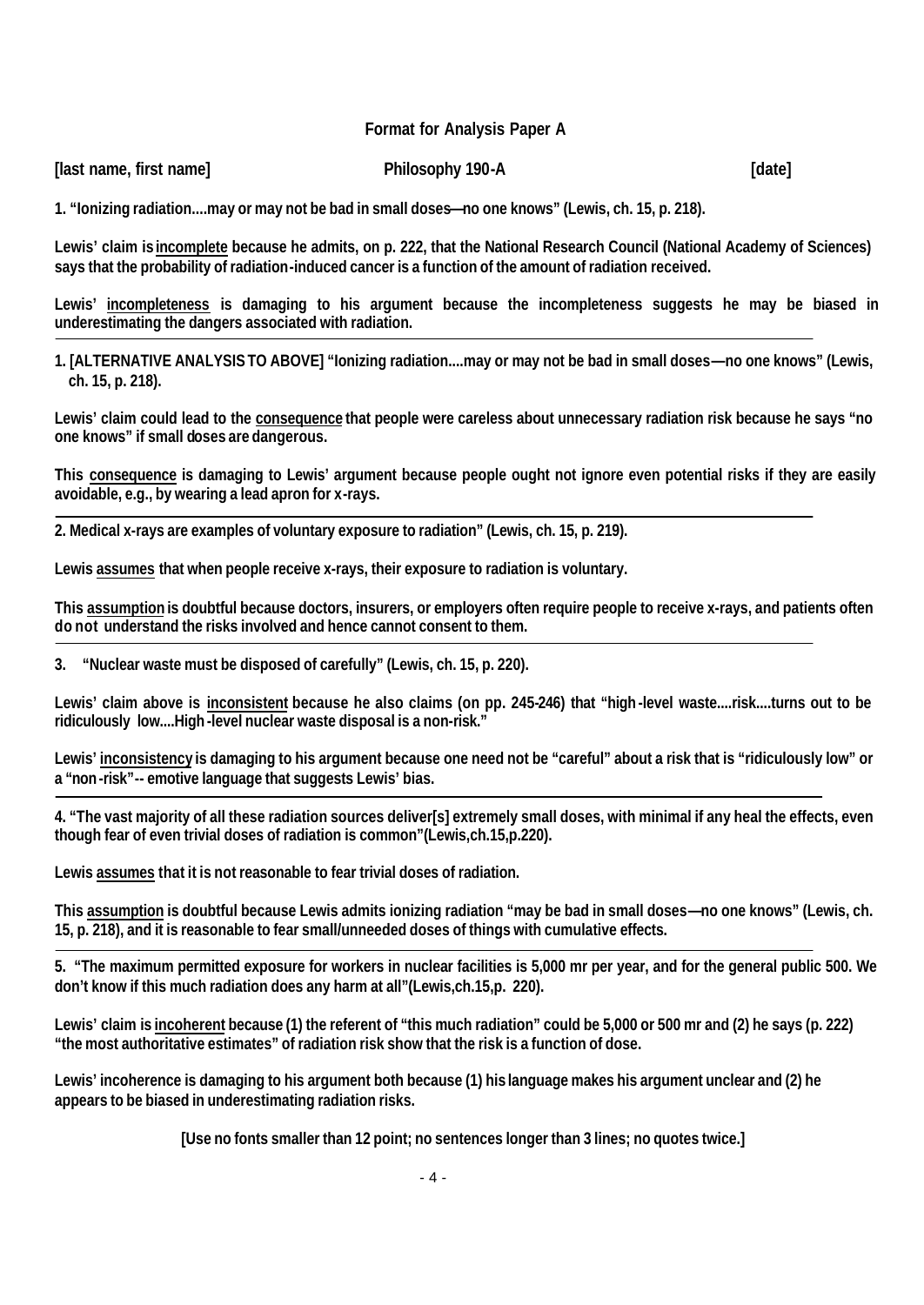# **Format for Background Paper B**

**See Course Requirements, earlier, and use directions below to write your paper B.**

**[last name, first name] Philosophy 190-B [date]**

- **(A) Give your own succinct, clear, complete, thesis-sentence or topic sentence for your paper + bibliographic material in parentheses.**
- **(B) Give 5-8 precise, factual, clear sentences summarizing the material; use parenthetical page citations.**
- **(C) Give 3 surprising factual sentences (e.g. statistics) that you learned.**
- **(D) Give 3 precise, ethical sentences stating why the material is important, from an ethical point of view. Use parenthetical page citations.**
- **(E) You should have only 12-15 sentences.**
- **(F) Use only 1 page.**
- **(G) Double space between items A, B, C, & D.**
- **(H) (Turn in 2 copies for professor and 1 copy for each class member.)**

#### **Format for Ethics Paper E**

**See Course Requirements earlier; use either model below to write your ethics paper E.**

**E Model 1 - Positive**

**[last name, first name] Philosophy 190-E1 [date]**

- **Q1: "Locke says the eternal law of nature, directed at human preservation, limits property rights...so that all people in all generations have...access to land, genes, and the benefits…." (TA, 3-11).**
- **C1: Societal consistency also seems to support argument Q1 because the strongest property rights, to one's own person, are restricted for the sake of community welfare, just as Locke and S-F say should be done, as when society incarcerates dangerous people in order to protect society.**
- **A1: C1 promotes Q1 because, although societal opinions never establish ethical conclusi ons, well- substantiated societal opinions, that reasonable people support, help establish them, precisely because they are well substantiated and supported by reasonable people.**
- **Q2: " 'The law of nature...willeth the peace and preservation of all mankind'...This law governs, for example, the distribution of common properties" (TA, 3-9).**
- **C2: Locke's/S-F's assumption, that there is a natural law directed at preservation, seems correct because Thomas Aquinas has defended natural law on the grounds that, if humans have a particular nature, then behavior that follows the "laws" of that nature is necessary to help make humans fulfilled, sane, happy, and good.**
- **A2: These additional grounds for the assumption support the S-F argument because all those, who claims religious grounds for supporting natural law, as defined by Thomas Aquinas, have additional reasons for supporting S-F account of Locke.**
- **Q3: "Through implicit consent to the use of money, Locke said people 'have agreed to disproportionate and unequal Possession of the Earth'" (TA, 3-6).**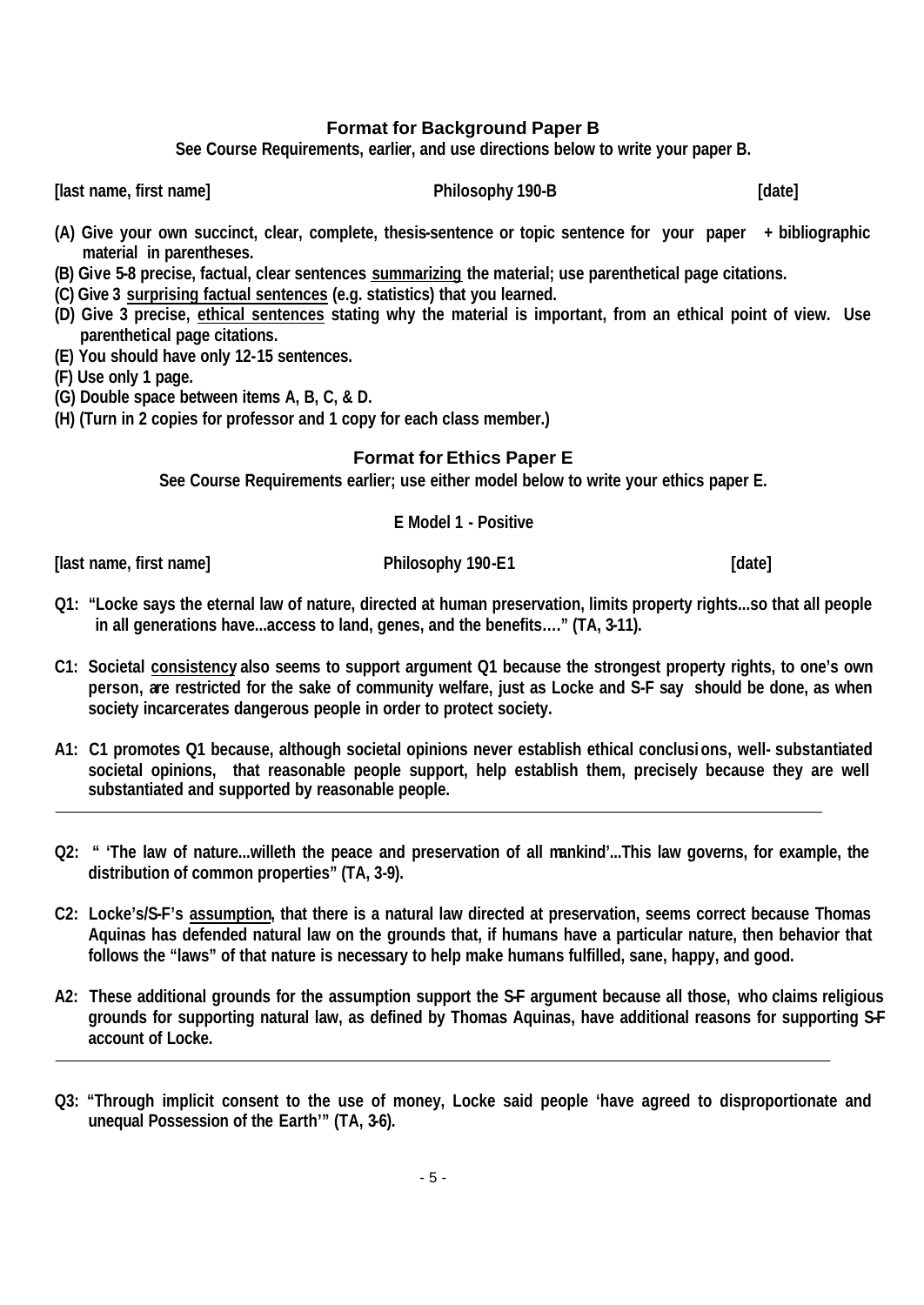- **C3: S-F's arguments for equal opportunity to have property may have coherence with, and clarify, the views of early people because they may have used money as a convenience, necessary to exchange a wide variety of goods in many places; thus they may have consented merely to a convenience, not any particular distribution of goods.**
- **A3. C3 supports the S-F argument because it suggests that the original grounds for assenting to unequal opportunity may, in fact, not have existed and that Locke needs a new argument to suggest that people really consented to unequal opportunities.**
- **Q4: "Human labor cannot merit full property rights to resources like land or genes" (TA, 3-11).**
- **C4: One desirable consequence of supporting Q3, that one cannot have full property rights to what labor has not created, like natural resources, is that the "burden of proof" is on polluters and developers, to show their actions really lead to greater opportunity for all, present and future.**
- **A4: Consequence C4 supports Q4, the S-F view of Locke, because all ethical and political theorists will have to rethink how society fails to live up to Lockean standards they claim to accept.**
- **Q5: "Locke erroneously believed that land on which humans had not labored was of little value" (TA,3-11).**
- **C6: Because S-F suggests why Locke erred in thinking natural land had little value, she provides a more complete account, of why (1) Locke could be factually wrong in some details, but theoretically correct in his account, and (2) changed factual conditions (expanding population and limited land) call for a reinterpretation of Locke.**
- A6: The completeness, noted in C6, supports SF's argument because it shows how and why people are misled **when they fail to read Locke in the historical and cultural context in which he wrote.**

# **E Model 2 - Negative**

**[last name, first name] Philosophy 190-E2 [date]**

 **Q1: "Locke's writings also provide grounds for restricting property rights....Locke's first provision requires that 'as** 

 **much and as good' must remain for others...In a world of expanding population, absolute property rights in land or genes would preclude… equal opportunity" (TA, 3-6, 3-11).**

- **C1: The conclusion above makes the assumption that, because there is never "as much and as good" natural resources, like land, in a finite world with expanding population, therefore people cannot appropriate natural resources, as wholly private property.**
- **A1: Because assumption C1 would be questionable in situations where all people (even future generations) were adequately compensated for losing their "share" of natural resources, Q1 should not deny full private property in natural resources, but make it allowable, given full compensation.**
- **Q2: "Locke's law of nature and the first proviso require limiting property rights so that all people in all generations have equal opportunity, 'as much and as good' access to land" (TA, 3-11).**
- **C2: Q2 is incomplete, to use Locke's first proviso to deny wholly private property in natural resources, because one also must show that, without full rights, there would be adequate economic incentives for developers to use**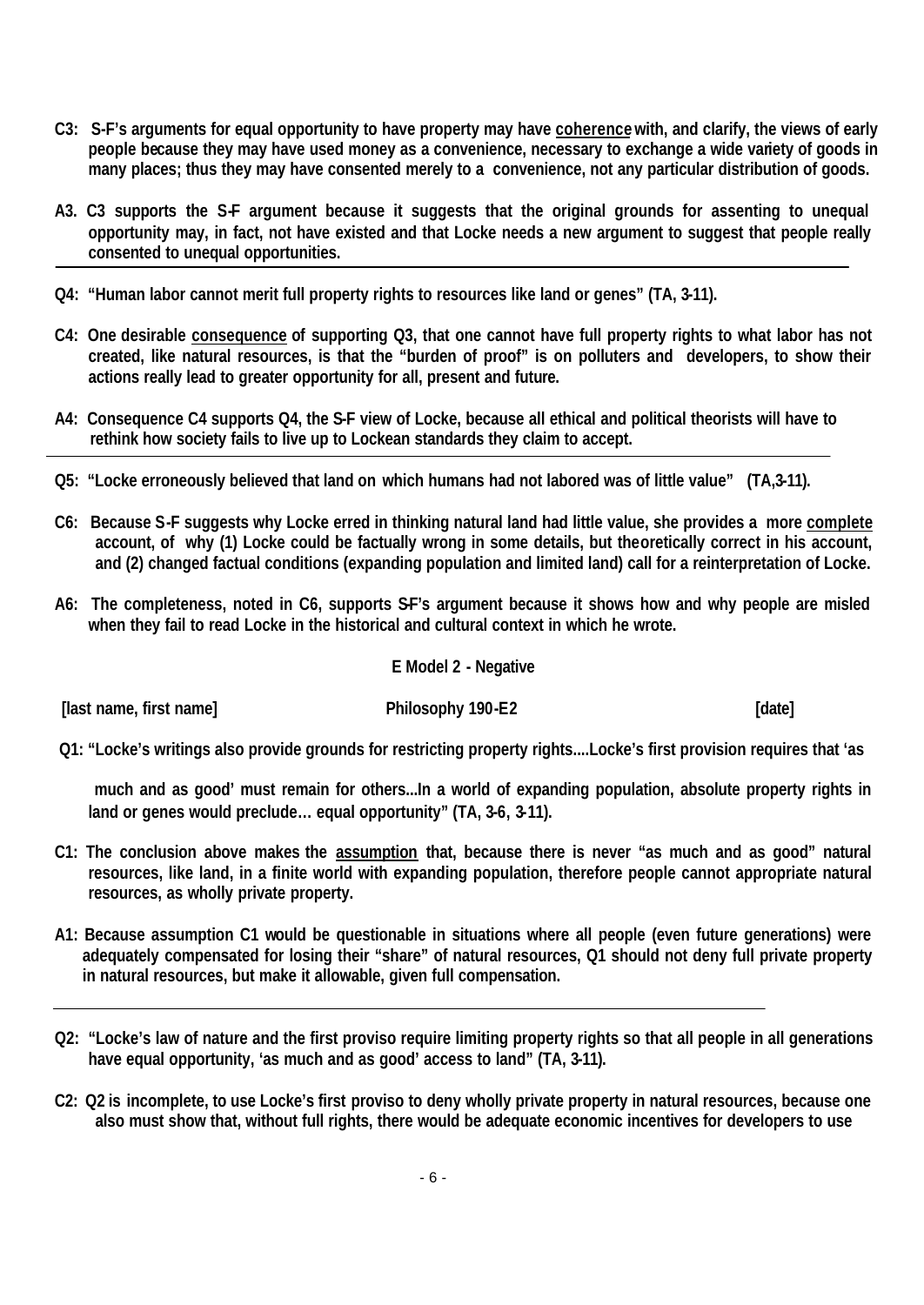**existing natural resources to benefit all people.**

- **A2: This incompleteness in damaging to Q2 because S-F must show, not merely that consistent Lockeans reject fully private property in natural resources, but that her interpretation of Locke is practical and workable.**
- **Q3: "Locke says the root of all evil is humans desires for more than they need....Locke appears to have personal, as well as political, grounds for limiting claims to property rights." (TA, 3-8).**
- **C3: It is incoherent to argue both Q3 and that, if humans do not need full private property rights in natural resources, therefore full private-property rights to natural resources are the source of evil, because the desire for (not merely having) what one does not need, is the root of all evil.**
- **A3: C3 requires Q3 to be modified because, so long as other conditions (e.g., all people have what is necessary for their preservation) are met, having more than what one needs may not cause evil.**
- **Q4: "Locke says the root of all evil is human's desires for more than they need....He says children should be taught from an early age...to avoid acquisition" (TA, 3-8).**
- **C4: It seems inconsistent for S-F to approvingly quote Locke in Q4 because he seems to reject acquisition in general, not merely desires to acquire more than is needed (TA, 3-8).**
- **A4: This apparent inconsistency in Q4-C4 is damaging to Locke/S-F unless they explain or assume that, while desire for excess is the root of evil, one can train children to avoid such desires by restricting their acquisition.**
- **Q5: "Locke claims that if labor did not generate property rights, people would starve while waiting to work out property agreements" (TA, 3-7).**
- **C5: One negative consequence, of accepting Q5 and its labor theory of value, is that there could be no full private property rights to anything, to which other people contributed some labor, yet we do recognize full private property right over some things, e.g., books we write.**
- **A5: Consequence C5 is damaging to the S-F argument because it accepts the labor theory of value, yet obviously people accept full private-property rights to things for which their labor, alone, did not create the value.**

# **Format for Project Paper P1**

**See Course Requirements earlier; number items as below, 1-10; and use directions below for P1. Use sample paper, BioScience format, for doing the 5 argument-objection-response items for section(8) below.**

**[last name, first name] Philosophy 190-P1 [date]**

- **(1) Your dept and your year in school.**
- **(2) Title of draft EIS/TA/QRA document; website address; full biblio. info.**
- **(3) 1 succinct, clear, complete, precise sentence on what the problem is.**
- **(4) 1 succinct, clear, complete sentence on what the document says about the problem.**
- **(5) 1 succinct, clear, complete sentence on your thesis.**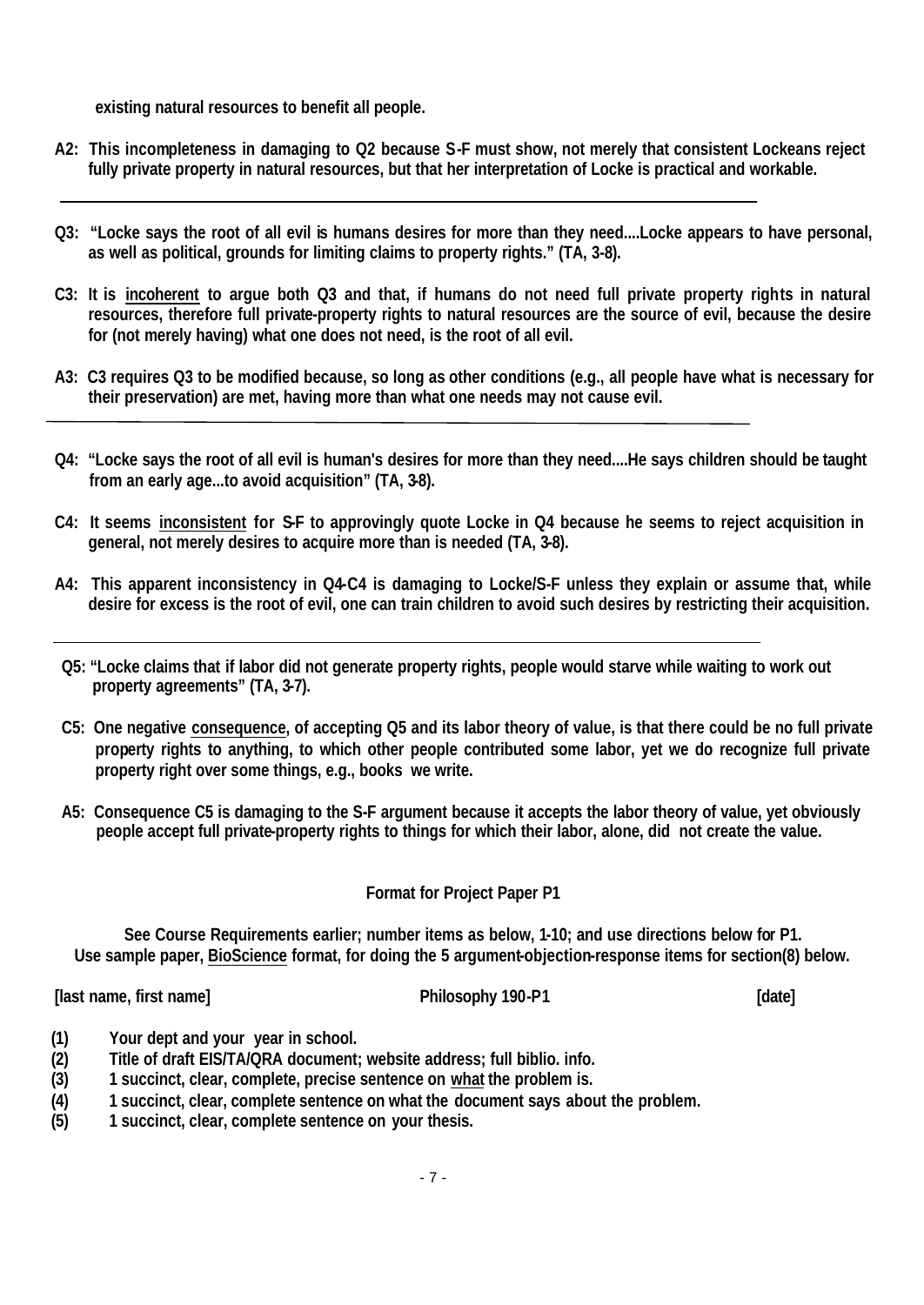- **(6) Relevant deadline and address.**
- **(7) 1 sentence on why problem is imp.**
- **(8) 3 argument-objection-response sentences (1 each) on 5 apparent problems in document (15 sentences total)**
- **(9) 10 current scientific references pro/con the issue (not just from net).**
- **(10) Make 2 copies for professor and copies for all members of class; 2 pages max.**

## **SAMPLE OF PAGE 1, PROJECT-OUTLINE (P1) PAPER (***BioScience* **citation format)**

**Thesis: The US should not allow more lenient workplace-pollution (than public) standards, because often workers (1) are not fully informed about higher risks; (2) impose the risks on innocent people, such as future generations; (3) receive no compensating wage differential (CWD) for risky jobs; (4) have faulty preferences for riskier work; and (5) ought not be able to trade their health for money.**

**Argument 1: The US should not allow more lenient workplace standards, (1) because workers often are not fully informed about higher risks, and industry often covers up the risks (GAO 1999).**

**Objection 1: Argument 1 is questionable because unions and government regulators can inform workers of the risks, as Congress recently did, in the case of nuclear workers (Congress 1999).**

**Response 1: Objection 1 is questionable because US union membership is only 14-16 percent (Miller 1999, pp. 57- 59), and government often fails in its regulatory capacity (GAO 1999).**

**A2: The US should not allow more lenient workplace standards, (2) because often worker mutagenic risk is imposed on innocent people, such as future generations (Shrader-Frechette 2002, ch. 5).**

**O2: A2 is questionable because someone needs to do the risky work, or else the economy would suffer (Dorman 1996, pp. 26-28).**

**R2: O2 is questionable because human rights take precedence to economics, and because European nations also do risky work, but with very stringent workplace standards (Newton 1996, pp. 135-149).**

**A3: The US should not allow more lenient workplace standards, (3) because often there is no CWD for workers in environmentally risky occupations (Leigh 1995, pp. 3-7, 215).**

**O3: A3 is questionable because many economists say there is a compensating wage differential, although it varies from occupation to occupation (Viscusi et al. 2000).**

**R3: O3 is questionable because although there is an average CWD, disaggregating CWD data shows it exists only for unionized, college-educated, or male workers (Shrader-Frechette 2002, Ch. 7).**

**A4: The US should not allow more lenient workplace standards, (4) because workers often have faulty or irrational preferences for riskier work (Broome 1999, pp. 192-198).**

**O4: A4 is questionable because workers have the right to determine what jobs they want, and the market promotes efficient job-risk matchups (Viscusi et al. 2000, pp. 768-769).**

**R4: O4 is questionable because workers often are forced into jobs, not because of real preferences but because of economic hardship and low skill levels (Levenstein and Wooding 1997).**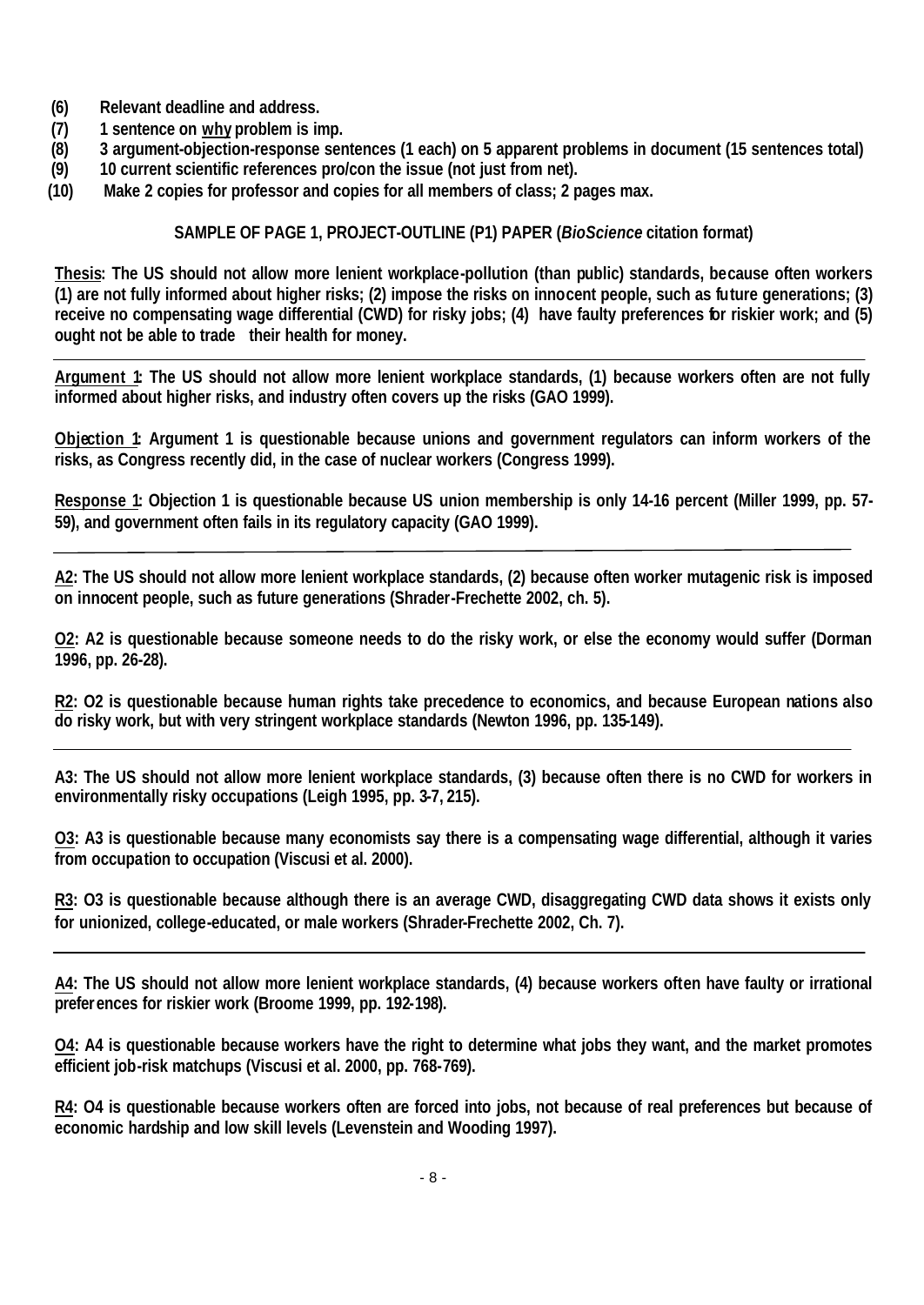**A5: The US should not allow more lenient workplace standards, (5) because workers ought not be able to trade health for money, since only vulnerable people tend to do so (Leigh 1995, pp. 3-7, 215).**

**O5: A5 is questionable because such trades promote worker freedom (Viscusi et al. 2000, p. 766).**

**R5: O5 is questionable because even the courts recognize that paternalism and worker protection sometimes ought to take precedence over complete worker autonomy (Sellars 1997, p. 47).**

# **Format for Project Paper P2**

**See Course Requirements earlier and use directions below to write the project paper P2. [last name, first name] Philosophy 190-P2 [date]**

**In the first paragraph of your 5-10-page paper P2, incorporate all items (2)-(7) as the introduction to your paper. Next divide the paper into 6 remaining sections, the first 5 for the problems in the document, and the last for the bibliography. Use in-text, scientific-citation format, e.g., (Brown 2003, 117). In each of these 5 sections, develop the arguments, objections, and responses, in paragraph form, for each of the 5 problems you outlined in section (8) of project paper P1. Be sure to correct all problems noted on Professor's markings on P1, and also turn in old, marked up (by Professor) P1, along with new P2, and new P1, on the P2 deadline. Think of the 5arguments, objections, and responses (developed in section (8) of paper P1) as topic sentences to use to write paragraphs for paper P2. Also turn in one- page cover letter to Congressman or federal agency, that summarizes and defends your position.**

#### **ABOUT THE PROFESSOR**

**Kristin Shrader-Frechette has degrees in mathematics and in philosophy and has done 3 post-docs, one in hydrogeology, one in economics, and one in population biology/community ecology. Author of 350 professional papers and 14 books, her work has been translated into 11 languages and has appeared in science journals such as Science , BioScience, Health Physics and Quarterly Review of Biology, as well as in philosophy journals such as Ethics, Philosophy of Science, and Journal of Philosophy. Her latest book is Environmental Justice: Creating Equality, Reclaiming Democracy. Shrader-Frechette has done environmental justice work in the Americas, Europe, Africa, and throughout the US. She had addressed the national academies of science in 3 nations and advised various foreign and US governments, the UN, and the WHO on issues of quantitative risk assessment and nuclear waste disposal. Shrader-Frechette is a member of the US EPA Science Advisory Board and Chair of the US Bioethics Committee of the US EPA. She also has served on many committees and boards of the US National Academy of Sciences, the UN, the WHO, and the International Commission on Radiological Protection. Her research has been funded continuously by NSF since 1982, and she is Past President of the Risk Assessment and Policy Association and the International Society for Environmental Ethics. Her husband is a software engineer and mathematician. Their children have just graduated from Princeton. All are avid scuba divers and kayake rs. See her website at www.nd.edu/~kshrader.**

| <b>DATE</b>       | <b>PART OF</b><br><b>COURSE</b> | <b>LECTURE</b><br><b>TOPIC</b>                 | <b>ASSIGNMENT FOR THIS DATE</b>                                                                                                                     |
|-------------------|---------------------------------|------------------------------------------------|-----------------------------------------------------------------------------------------------------------------------------------------------------|
| $8-24-04$<br>Tues | <b>Methods</b><br>Οf            | What is philosophy?<br>Overview of Scientific, | 1. Choose (list of 3 each) topics for A, B, and E papers.<br>Turn in by Wed. noon at prof's mailbox by door at 211<br>Malloy. Read Lewis, chs. 1-4. |
|                   | Analysis                        | Ethical, Environmental<br><b>Problems</b>      |                                                                                                                                                     |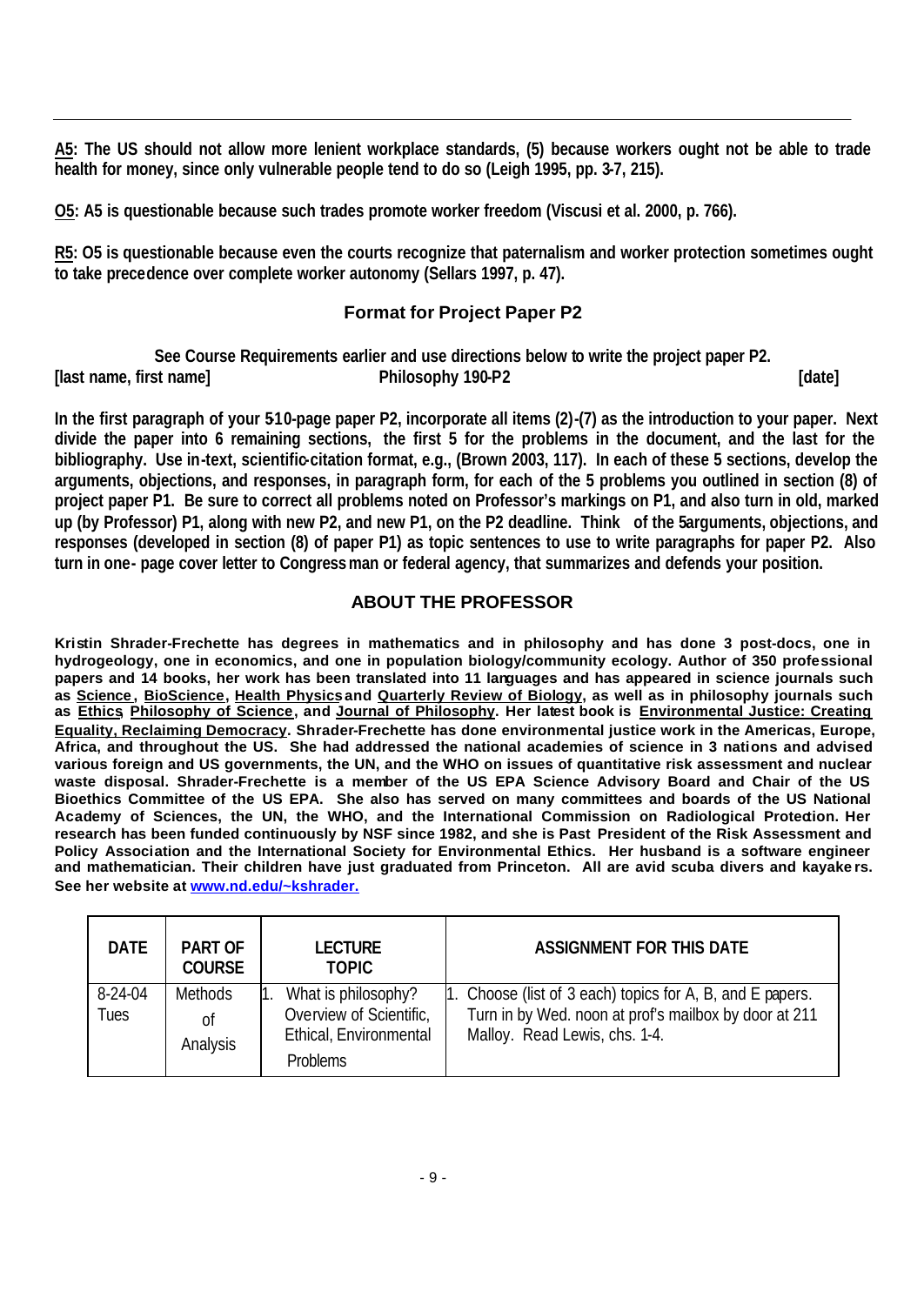| <b>DATE</b>                   | <b>PART OF</b><br><b>COURSE</b>                     | <b>LECTURE</b><br><b>TOPIC</b>                                                                                          | <b>ASSIGNMENT FOR THIS DATE</b>                                                                                                                                                                                                                                           |
|-------------------------------|-----------------------------------------------------|-------------------------------------------------------------------------------------------------------------------------|---------------------------------------------------------------------------------------------------------------------------------------------------------------------------------------------------------------------------------------------------------------------------|
| $8 - 26 - 04$<br>Thurs        | Methods<br><sub>Of</sub><br>Analysis                | 2. How Science Can Go<br>Wrong: Yucca Mountain:<br>Flawed Science & Ethics;<br>Logical Falla-cies and the<br>5 Criteria | 2.<br>Read fallacies and 5-criteria sheets on syllabus and on<br>website. Read Lewis, chs. 5-8, esp. ch. 15, and look for<br>fallacies and problems. If you have time, watch "Trade<br>Secrets" video and do video sheets (on prof.'s website).<br>Sheets are due 9-9-04. |
| $8 - 28 - 04$<br>Sat          | $\mathbf{u}$                                        | 3. Optional Class in 200<br>Malloy, Lewis analysis                                                                      | 3. Come to session with questions and problems you find in<br>Lewis, so Professor can help you write paper.                                                                                                                                                               |
| $8 - 31 - 04$<br>Tues         | $\pmb{\mathit{u}}$                                  | 4. How to use analytical<br>methods                                                                                     | 4. Read Lewis, chs. 9-12. Be prepared to find fallacies and<br>flaws, as per lecture 2.                                                                                                                                                                                   |
| $9 - 2 - 04$<br><b>Thurs</b>  |                                                     | 5.                                                                                                                      | 5. Read Lewis, chs. 13-14, 16-17. Be prepared to find<br>fallacies and flaws, as per lecture 2.                                                                                                                                                                           |
|                               |                                                     |                                                                                                                         | If you have time, Watch "Trade Secrets" video and do<br>video sheets (on prof.'s website). Due on 9-9-04.                                                                                                                                                                 |
| $9 - 7 - 04$<br>Tues          |                                                     | 6.                                                                                                                      | 6. Read Lewis 18-20, prepare P1 paper.<br>Watch "Trade Secrets" video and do video sheets (on<br>professor's website). Due on 9-9-04.                                                                                                                                     |
| $9 - 9 - 04$<br><b>Thurs</b>  | Background:<br>Poor<br>Environmental<br>Information | 7. Economic bias against<br>science                                                                                     | 7. Turn in video sheet at class. Read Beder, GS, chs.<br>1-4 and prepare P1 paper.                                                                                                                                                                                        |
| $9 - 14 - 04$<br>Tues         | $\mathbf{u}$                                        | 8. No class                                                                                                             | 8. No class. Professor must be at EPA meeting in San<br>Francisco. "Trade Secrets" video makes up for this class.<br>Prepare P1 paper.                                                                                                                                    |
| $9 - 16 - 04$<br><b>Thurs</b> | $\mathbf{u}$                                        | 9. Bias, Scientific Think-<br>Tanks, and Public<br>Relations (PR)                                                       | Read Beder, GS, chs. 5-8 & prepare P1 paper.<br>9.                                                                                                                                                                                                                        |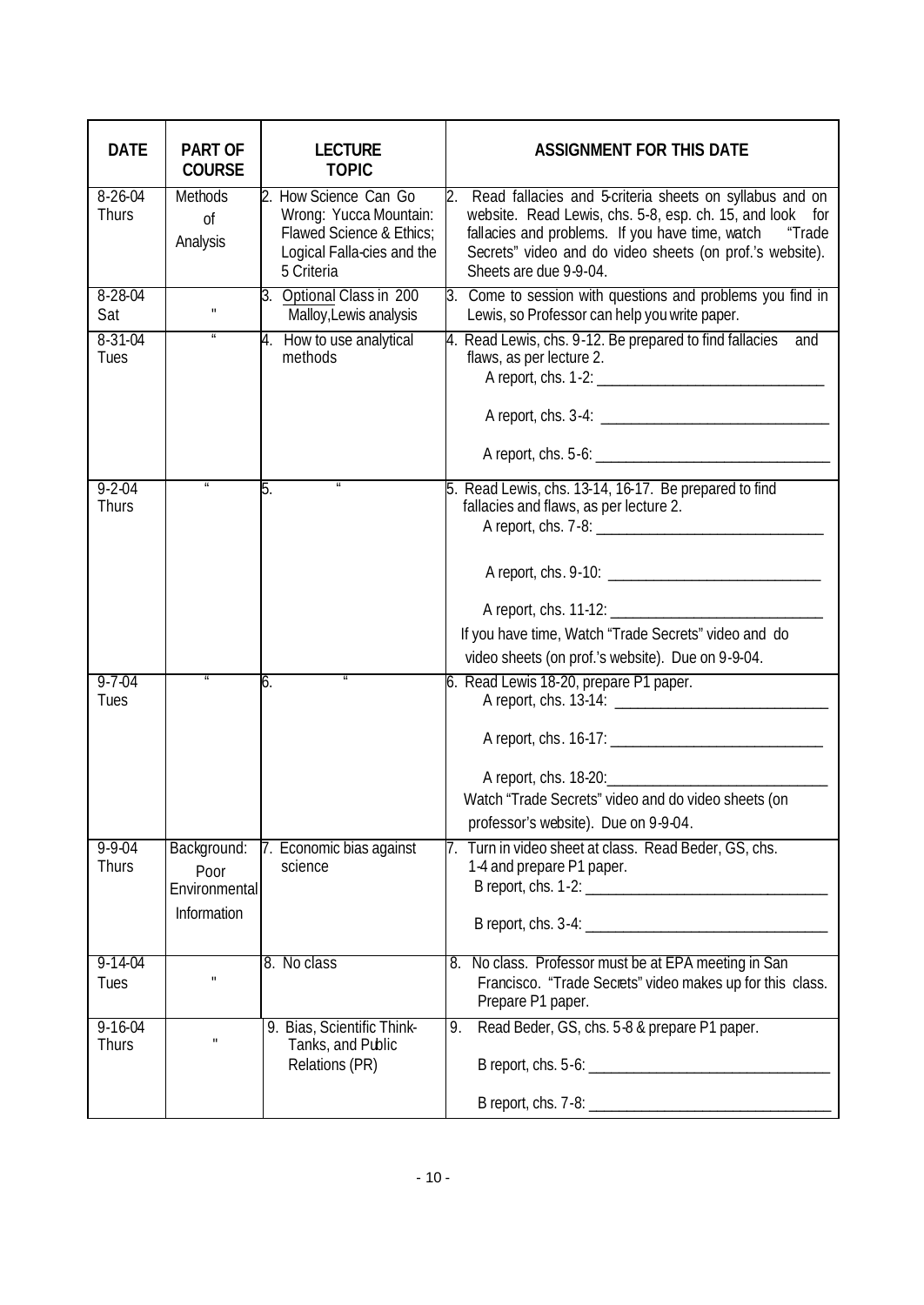| <b>DATE</b>                | <b>PART OF</b><br><b>COURSE</b> | <b>LECTURE</b><br><b>TOPIC</b>    | <b>ASSIGNMENT FOR THIS DATE</b>                                                                                                                      |
|----------------------------|---------------------------------|-----------------------------------|------------------------------------------------------------------------------------------------------------------------------------------------------|
| $9 - 21 - 04$              | Background:                     | 10. Advertising and Bias          | 10. Read Beder, GS, chs. 9-11 & prepare P1 paper.                                                                                                    |
| Tues                       | Poor Environ-<br>mental Info.   |                                   |                                                                                                                                                      |
| $9 - 23 - 04$<br>Thurs     |                                 | 11. Media Bias about<br>Science   | 11. Read Beder, GS, chs. 12-14 & prepare P1 paper.                                                                                                   |
|                            |                                 |                                   |                                                                                                                                                      |
|                            |                                 |                                   |                                                                                                                                                      |
| $9 - 28 - 04$<br>Tues      | $\mathbf{u}$                    | 12. Greenwashing and<br>Democracy | 12. Read Beder, GS, chs. 15-17 & prepare P1 paper.                                                                                                   |
| $9 - 30 - 04$              | Background:                     | 13. University-Industry           | 13. Read Krimsky, chs. 1-3; turn in P1 paper.                                                                                                        |
| Thurs                      | Poor Informa-                   | Economic Ties                     |                                                                                                                                                      |
|                            | tion about<br>Science           |                                   |                                                                                                                                                      |
| $10 - 05 - 04$             |                                 | 14. Bias on Federal               |                                                                                                                                                      |
| Tues                       | $\mathbf{u}$                    | Advisory<br>Committees            |                                                                                                                                                      |
|                            |                                 |                                   |                                                                                                                                                      |
| 10-07-04                   |                                 | 15. Conflicts of Interest in      | 15. Read Krimsky, chs. 7-9.                                                                                                                          |
| Thurs                      | H.                              | Science                           |                                                                                                                                                      |
| 10-07-04<br>Thurs          | $\mathbf u$                     | 16. Go to talk by Dr.<br>Roemer   | 16. Talk is on technology/surveillance policy and 9-11<br>Commission, on which Roemer served; talk is at 7 pm<br>Jordan Auditorium, Business School. |
| 10-12-04                   |                                 | 17. Bias in Top Scientific        | 17. Read Krimsky, chs. 10-13; turn in one-page Roemer-talk                                                                                           |
| Tues                       |                                 | Journals                          | summary.<br>B report, chs. 9-10:                                                                                                                     |
|                            |                                 |                                   |                                                                                                                                                      |
|                            |                                 |                                   |                                                                                                                                                      |
|                            |                                 |                                   |                                                                                                                                                      |
| 10-13-04<br>Wed            | $\mathbf{u}$                    | 18. Go to talk by Dr.<br>Meslin   | 18. Talk is on bioethics and genomic policy; Meslin was Exec.<br>Dir. Of National Bioethics Advisory Commission; talk is at<br>3 pm. Location TBA.   |
| $10 - 14 - 04$<br>Thurs    | $\boldsymbol{u}$                | <b>NO CLASS</b>                   | NO CLASS. CLASS ON 8-28 MAKES UP FOR<br><b>THIS</b><br>CLASS.                                                                                        |
| 10-19 & 21<br>Tues - Thurs | $\mathbf{H}$                    | NO CLASS                          | NO CLASS: FALL BREAK                                                                                                                                 |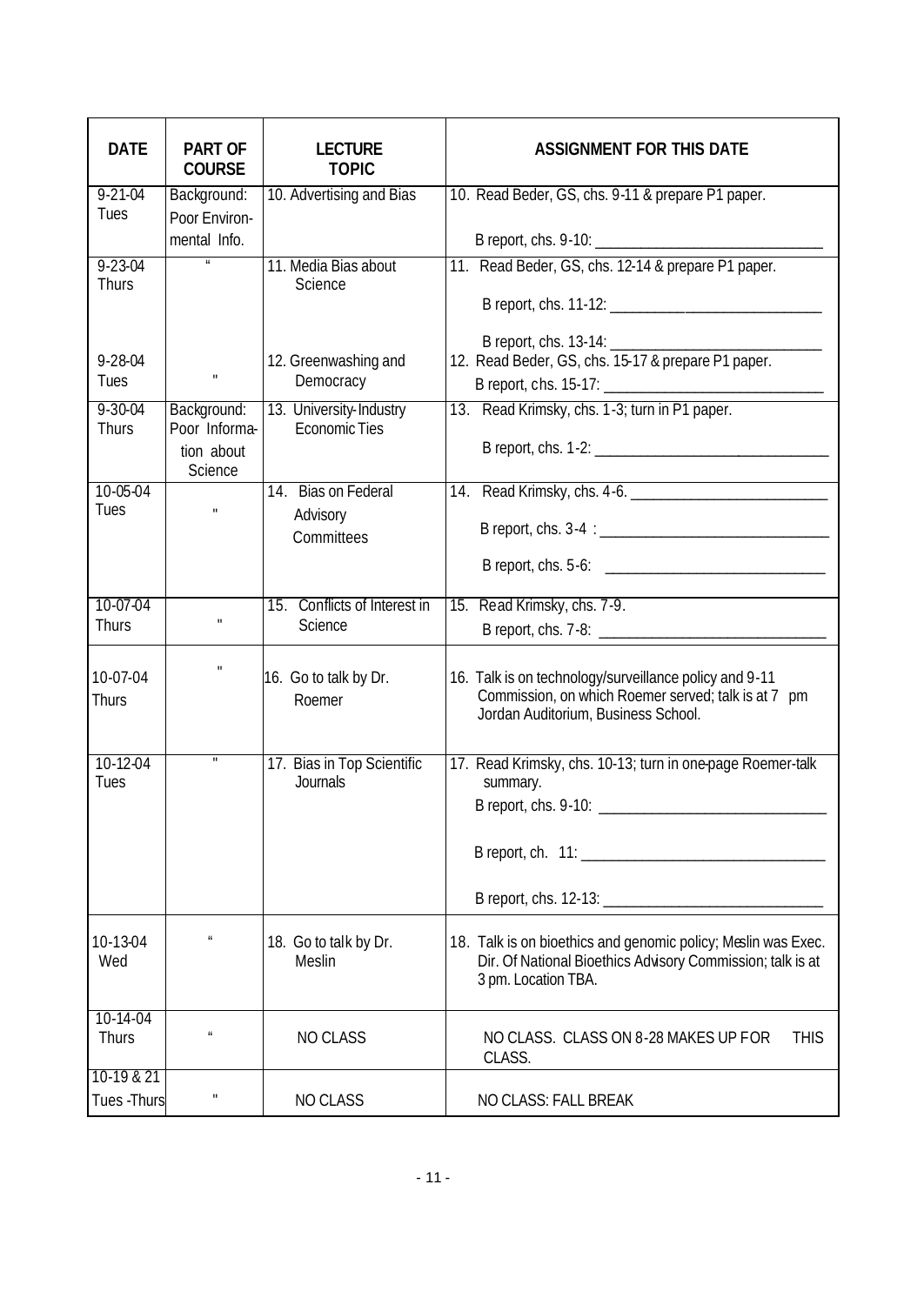| <b>DATE</b>              | <b>PART OF</b><br><b>COURSE</b> | <b>LECTURE</b><br><b>TOPIC</b>                                               | <b>ASSIGNMENT FOR THIS DATE</b>                                                                                                                |
|--------------------------|---------------------------------|------------------------------------------------------------------------------|------------------------------------------------------------------------------------------------------------------------------------------------|
| 10-26-04<br>Tues         | π                               | 19. Presidential Scientific,<br>Social, and Public -<br><b>Health Policy</b> | 19. Turn in Meslin summary. Analysis papers today:<br>Debate 1:<br>Debate 2:<br>Debate 3:<br>Debate 4:                                         |
| 10-28-04<br><b>Thurs</b> | $\boldsymbol{\mathit{u}}$       | 20. Presidential Scientific,<br>Social, and Public-Health<br>Policy          | 20. Debate 5: Medical Coverage/<br>Public Health_________________________________<br>Debate 6:<br>Treatment of Women<br>Debate 7:<br>Debate 8: |
| $11 - 2 - 04$<br>Tues    |                                 | 21. Presidential Scientific,<br>Social, & Public-Health<br>Policy            | Debate 9: Presidential Scientific Advisory<br>Debate 10: Research-<br>Debate 12: US Investi-<br>Debate 11:                                     |
| 11-04-04<br>Thurs        | <b>Ethics</b>                   | 22. Ethics and Bias                                                          | 22. Read TA, chs. 1-2.                                                                                                                         |
| 11-09-04<br>Tues         | $\mathbf{u}$                    | 23. Ethics and Objectivity                                                   | 23. Read TA, chs. 3-5.<br>$E$ Paper, ch. 5:                                                                                                    |
| $11 - 11 - 04$<br>Thurs  |                                 | 24. Ethics & Duties of<br>Scientific Citizenship                             | 24. Read TA, chs. 6-7.                                                                                                                         |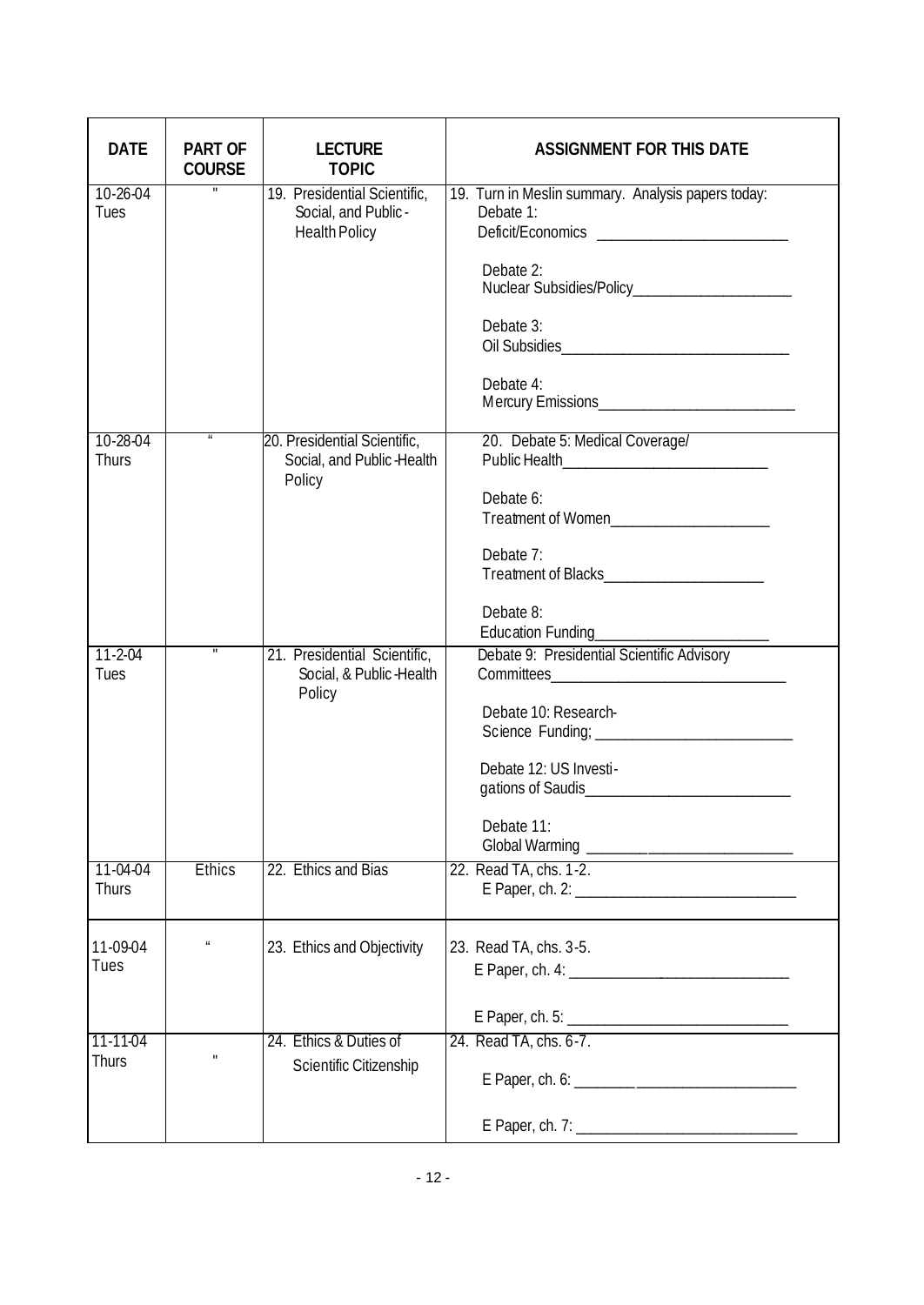| <b>DATE</b>              | <b>PART OF</b><br><b>COURSE</b> | <b>LECTURE</b><br><b>TOPIC</b>                                          | <b>ASSIGNMENT FOR THIS DATE</b>                                                                               |
|--------------------------|---------------------------------|-------------------------------------------------------------------------|---------------------------------------------------------------------------------------------------------------|
| $11 - 16 - 04$<br>Tues   | $\mathbf{u}$                    | 25. Ethics and Objections to 25. Read TA, chs. 8-9.<br>Science Advocacy |                                                                                                               |
|                          |                                 |                                                                         |                                                                                                               |
| 11-18-04<br><b>Thurs</b> |                                 | 26. Ethics and Constrains on 26.<br>Science Advocacy                    | Read TA, chs. 10-11.                                                                                          |
|                          |                                 |                                                                         |                                                                                                               |
| 11-23-04<br>Tues         |                                 | <b>NO CLASS</b>                                                         | Roemer talk, 10-7-04,<br>MAKES UP FOR NO CLASS                                                                |
| $11 - 25 - 04$           | $\overline{u}$                  | <b>NO CLASS</b>                                                         | Thanksgiving                                                                                                  |
| 11-30-04<br>Tues         | $\boldsymbol{u}$                | 27. Student Project<br>Presentations                                    | 27. Student Project Presentations<br>TURN IN P2 PAPER AND REVISED P1 PAPER AT<br>BEGINNING OF CLASS OR BEFORE |
| 12-02-04<br><b>Thurs</b> | $\boldsymbol{u}$                | NO CLASS                                                                | Meslin talk makes up for NO CLASS; Prof. must give<br>science advice to government in DC.                     |
| 12-07-04<br>Tues         | $\boldsymbol{u}$                | 28. Student Project<br>Presentations                                    | 28. Student Project Presentations                                                                             |

# **BOOKS TO CHOOSE FOR EXTRA-CREDIT PAPER**

**Beder, Sharon,** *Power Play***, 2003.**

**Beder, Sharon,** *Toxic Fish and Sewer Surfing***, 1989.**

**Brown, Donald A.,** *American Heat***, paper, 2002, \$27.95.**

**Colborn, Theo et al.,** *Our Stolen Future: Are We Threatening Our Fertility, Intelligence, and Survival?* **Paper, 1997, \$10.50 (\$15.00).**

**Cole, Leonard A. and Alan Cranston,** *Clouds of Secrecy***, paper, 1988, \$15.95.**

**Cole, Leonard A.,** *The Eleventh Plague: The Politics of Biological and Chemical Warfare***, 1996, \$16.00.**

**Davis, Devra Lee,** *When Smoke Ran Like Water***, paper, 2001, \$11.87 (16.95 ).**

**Ehrlich, Paul and Anne,** *One with Nineveh***, 2004.**

**Epstein, Samuel,** *The Politics of Cancer***. Revised, paper, 1998.**

**Essex, Christopher and Ross McKitrick,** *Taken By Storm: The Troubled Science, Policy, and Politics of Global Warming***, paperback, 2003, \$19.95.**